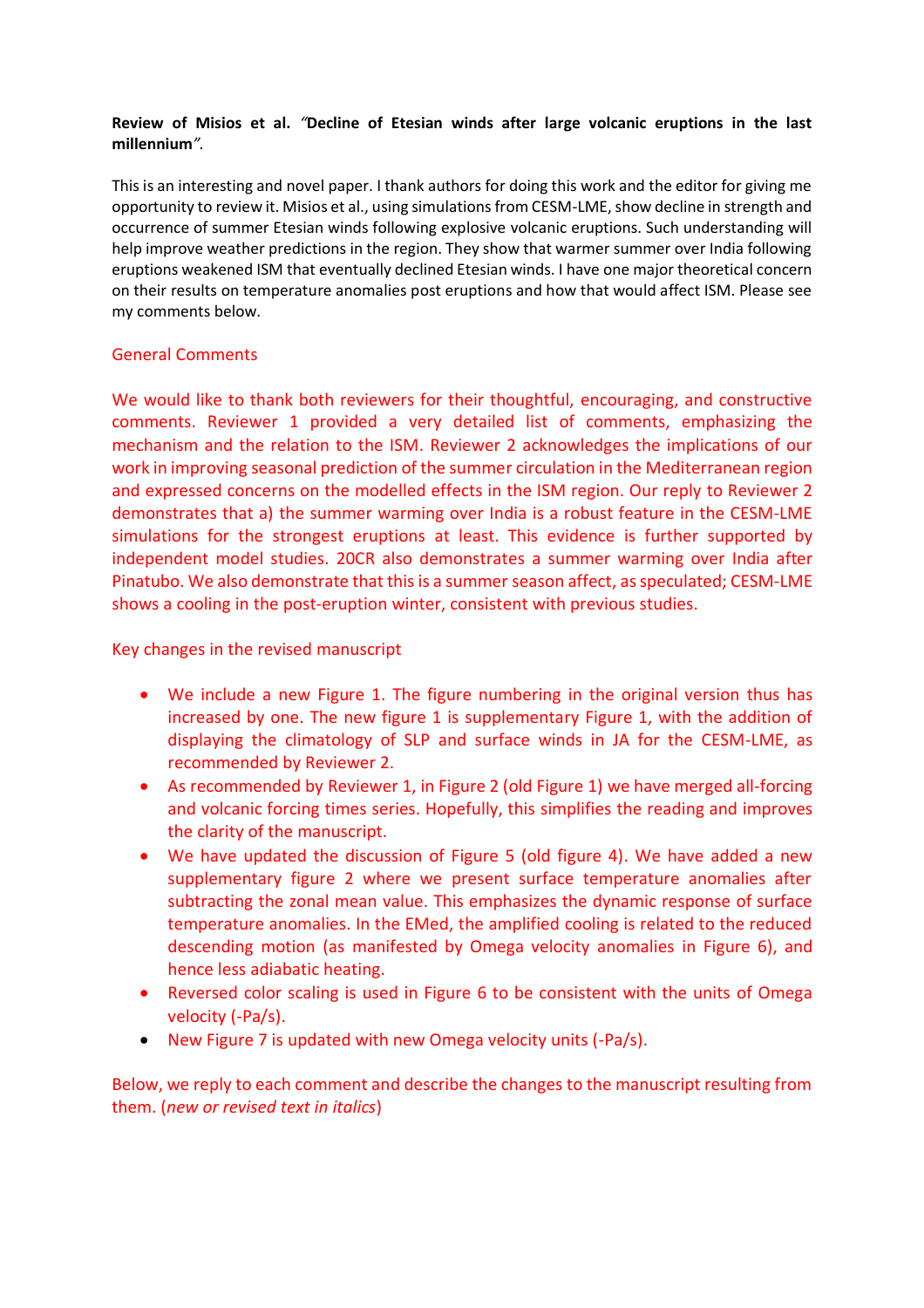| <b>Major</b>                                                                                           |   |     | concerns |
|--------------------------------------------------------------------------------------------------------|---|-----|----------|
| <b>Figures</b>                                                                                         | 4 | and |          |
| I am surprised to see positive summer temperatures following a few eruptions over India. In Stevenson  |   |     |          |
| et al., 2016 (Figure 3), using CESM, they show negative tmp anomalies in winter for 1 and 2 years post |   |     |          |
| eruptions when plotting for entire Tropical and Northern eruptions. In my experience (not published),  |   |     |          |
| also see negative anomalies in India for spring season as well for tropical and norther eruption       |   |     |          |
| composites. I have not looked at CESM tmp anomalies for summer season, so maybe it is a summer         |   |     |          |
| thing or maybe some eruptions have such effect.                                                        |   |     |          |

If this is not too much work, I would like to see summer temperature anomaly plots for n=0, 1 and 2 years post eruption for each eruption and also a composite plot by eruption type (all Tropical and all Northern eruptions).

**Reply**: Yes, indeed Stevenson et al paper shows negative temperature anomalies over India but for the winter months, as the reviewer correctly mentions. Our analysis focuses on the summer months, and this explains the difference. To start with, the independent work of Dogar and Sato (2019) shows positive temperature anomalies in the summer season both in an observational product and highresolution simulations with a different model (see their figure 1). The contrast between the DJF and JJA temperature anomalies over India is also implied (India is marginally covered) in figure 3 in Dogar, Stenchikov et al. (2017), with warming anomalies in the summer season (cooling in winter) in year +2 after the El Chichon and Pinatubo eruptions. This suggest that temperature anomalies over India are strongly dependent on the season, and a possible explanation is found in the summer cloud cover anomalies. A reduced cloud cover in summer related to a weakened ISM and an increased direct SW heating should warm the surface.

Prompted by the comment, we have calculated winter (DJF) temperature anomalies in the first post eruption year after Samalas, Laki Tambora and Pinatubo (January gives the year). This figure should be compared with (new) Figure 5. We find cooling anomalies over India as suggested by the reviewer. This confirms our argument that a warmer India is a summer-time feature.



*Reply Fig. 1 Anomalies of surface temperature (K, shaded), 10m winds (m/s, arrows) and SLP (Pa, contours) in the post-eruption winters (DJF) following Samalas, Laki, Tambora and Pinatubo.*

Are these anomalies in temperature, wind, and velocity for the year of eruption, or 1 or 2 years post eruptions? I think the authors say first summer post eruption, suggest making it clear in caption as well.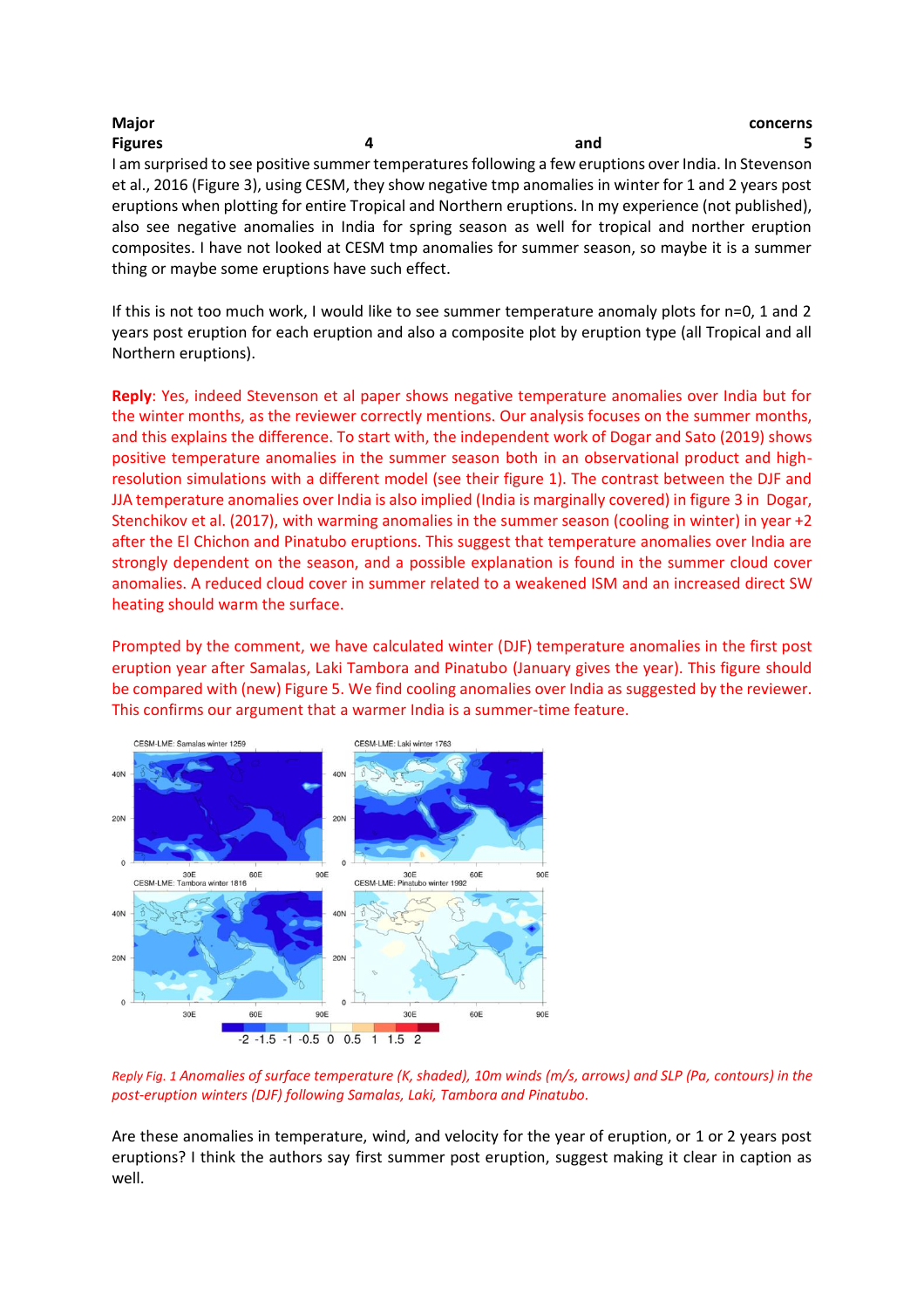**Reply**: These anomalies refer to the year of the maximum decline of etesian winds. For the tropical volcanoes, this is +1 year while for the high-latitude volcanoes this is at the eruption year. We suspect that the rather similar time lags for every tropical and high-latitude eruption might be related to the way the volcanic forcing is implemented in the model. This is commented in Section 4 *"Eruptions of unknown dates are assumed to begin in April and peak in June-July, a simplification that leads to very similar time evolution of the volcanic forcing (Stevenson, Brady et al. 2016). This might lead to an overestimation of the volcanic forcing in the summer months for some of the unknown eruptions."*

Furthermore, warmer temperatures in Indian land compared to the Indian Ocean region (as seen in Figure 4), would increase land-sea thermal gradient (that is increase ocean-to-land pressure gradient) and that is supposed enhance southwest ISM winds and rainfall. See, Ramesh and Goswami (2007) that show warmer ocean than land in past decades reduced the land-sea thermal gradient that declined the Indian monsoon rainfall. What is authors' take on this fact?

Ramesh and Goswami, 2007. Reduction in temporal and spatial extent of the Indian summer monsoon. *Geophysical Research Letters.* 

Reply: We think the key mechanisms are those described in Stevenson et al. The model simulates a cyclonic wind pattern over the Arabian sea which weakens the Somali jet. Moreover, the model shows a tendency for positive temperature anomalies in the Equatorial Pacific suggesting a response similar to Positive ENSO. This should impact the Walker circulation by reducing the upward motions over Indian and Southern Asia. This is the mechanism proposed by Kumar, Rajagopalan et al. (1999) Reduced cloud cover and increased SW heating should result in the surface warming evident in posteruption summers as simulated with the CESM-LME.

# **Other comments** and comments are comments and comments **Introduction** I very much liked the technical content of the Introduction. But I think it would be nice to have a short

paragraph on the value of Etesian winds after its Introduction in first paragraph. So a second paragraph on: what changes in climate conditions we see due to changes in winds, and what regions and who (people) are affected by those changes, what are its socioeconomic effects with specific examples, and ending the paragraph with a note on why we need to study this wind system.

The authors give some hints on socioeconomic impacts, but do not provide specific examples at the end of first paragraph. Similarly, at the beginning of third paragraph, they give only mentioned the region is a climate change hotspot, but then quickly move forward on what they plan to do.

I would recommend making one separate paragraph on discussing the societal impacts of changes in Etesian winds. The authors can condense the last two paragraphs to make one to cover the increase in words in adding a new paragraph.

**Reply:** This is a very useful comment. Indeed, Etesian winds are, as we mention in the last paragraph of the Summary and conclusions, *"important for ecosystem services, wildfire prevention, air quality forecasts, tourism, energy production and economic development (Athanasopoulou, Protonotariou et al. 2015, Dafka, Toreti et al. 2018)*". The suggestion of the Reviewer, however, requires a dedicated paragraph which we fear will defer readers from the main focus of the paper. We have added one more reference at the very end of the first paragraph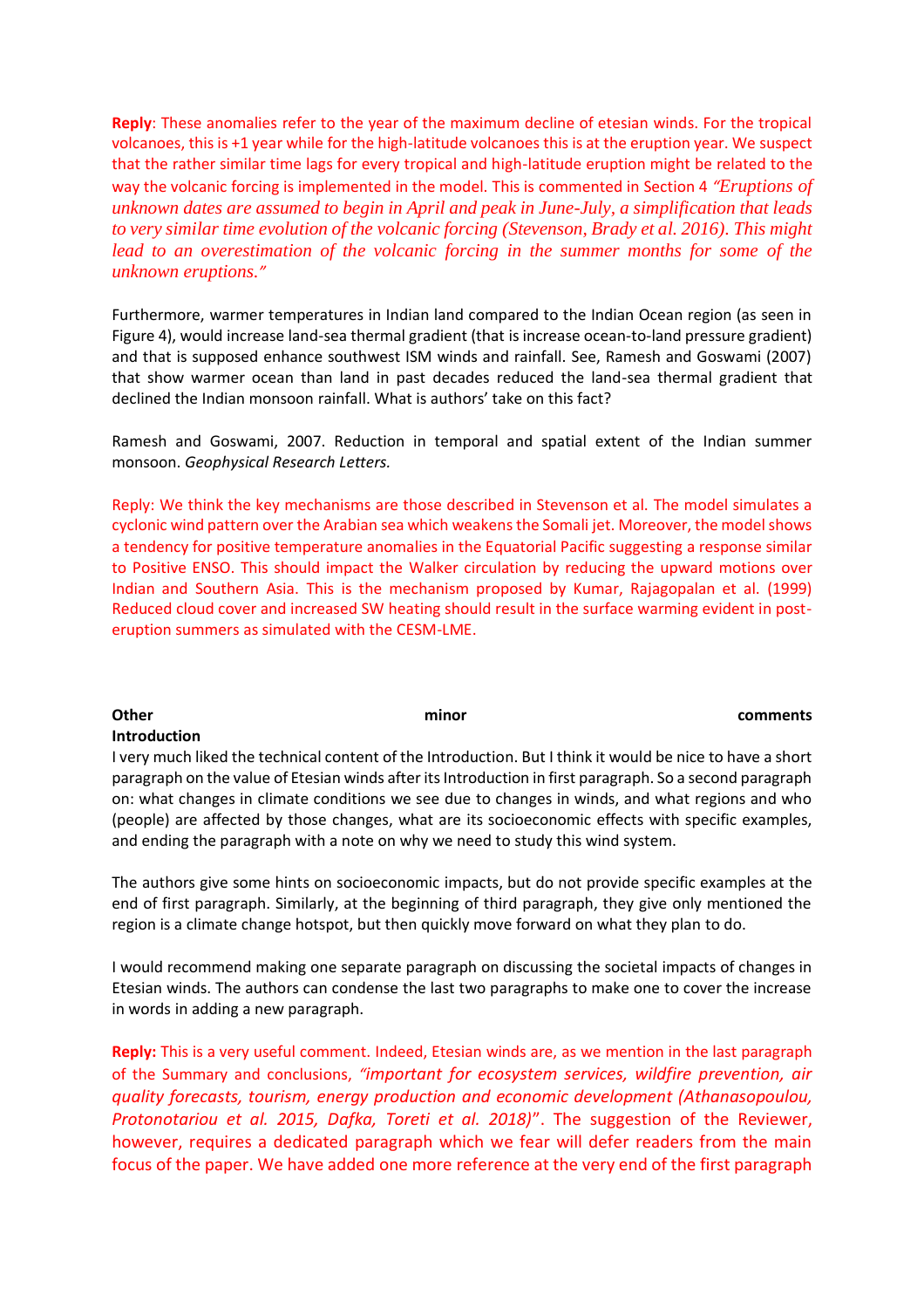of introduction and we encourage the interested reader to find many additional studies in those papers "*thus regulating summertime conditions and affecting several environmental and socio-economic sectors (e.g. Athanasopoulou, Protonotariou et al. 2015, Dafka, Toreti et al. 2018 and references therein).* "

Line 39-41 I would recommend against the use of word 'thought' when making statement based on published work that have proven the fact stated.

**Reply**: Now it reads "… *and is amplified by …"*

**Line 53-54** The mismatch exist maybe because the ISM has actually declined in the past few decades (Ramesh and Goswami, 2007; Kumar et al., 2020)

Ramesh and Goswami, 2007. Reduction in temporal and spatial extent of the Indian summer monsoon. *Geophysical Research Letters.* 

Kumar et al., 2020. Recent unprecedented weakening of Indian summer monsoon in warming environment. *Theoretical and Applied Climatology.* 

**Reply**: Thank you for this comment. We have changed the sentence to *"Such positive trends in model simulations, however, are not supported by observations of Etesians over the past decades (Poupkou, Zanis et al. 2011, Rizou, Flocas et al. 2018) and negative trends in Etesians could be associated with a weakening of the ISM in the past few decades (Kumar, Naidu et al. 2020)."*

### **Section 2.2 (labeled as 2.1)**

Can the authors add a sentence on how 'typical (common)' is that the wind is strongest at the selected grid of study (37.5N, 25.E)? Do the authors mean, observations show strongest winds at this particular location over certain period? I would recommend to be specific when the author say 'typical'.

**Reply**: We mean that the strongest wind in this location is found in July and August. We have rephrased the sentence "*so as to select the months typically demonstrating the strongest wind speeds under the influence of monsoon convection over northern India (Tyrlis and Lelieveld 2013)*"

And, maybe it is more appropriate to discuss model performance compared to observations/ reanalysis in the first section under Results.

**Reply**: We have included a new Figure 1 (essentially the old Supplementary Figure 1) and some additional discussion in Section 2.2 to address this suggestion. The model performance in relation to ENSO variability is discussed in Section 4, "*The CESM model also suffers from over-active ENSO variations compared to the observations, which need to be considered when disentangling direct volcanic effects and ENSO.*"

**Line 131-132** Can you support your statement by doing the significance test for the trend over the past century? This result, positive trend in NED and WSP over the 20th century, does not align with monsoon behavior, which is declining over the past several decades (Kumar et al., 2020). I am sure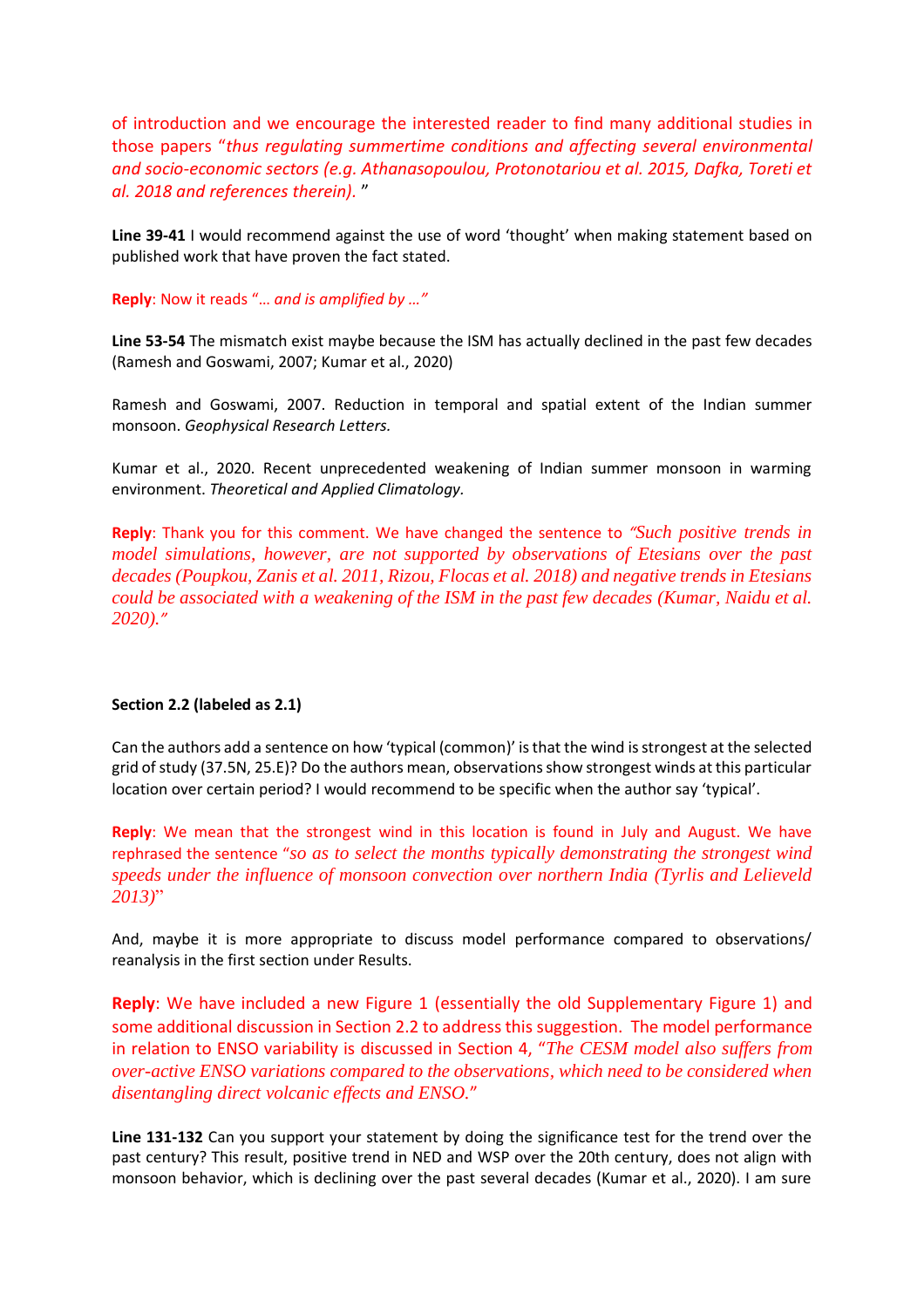this study is focused on volcanic forcing and not long-term trends, but still it makes sense to add a sentence on this discrepancy.

**Reply:** A very valid point. We have tested the significance of the trends using the non-parametric Mann-Kendall test (implemented in ncl language as trend\_manken function). Over the 1800-2005 period, we find a Theil-Sen estimate of linear trend in the NED for all-forcing CESM-LME runs of 0.018 days/year (p=1), while over the 1900-2005 period it is 0.025 days/year (p=0.99). In contrast, the volcanic-only ensemble shows no trends for both periods ( 0 days/year). This means that the CESM-LME supports our statement about "*an increasing number of Etesian days and WSP in the allforcing simulation*".

However, our choice of presenting all-forcing and volcanic-only forcing time series in Figure 1 separately might add some level of confusion to the readers, as pointed out by Reviewer 1. So, in the revised text we decided to merge all-forcing and volcanic-only forcing (black and cyan lines in old figure 1) in a single line representing a grant ensemble of 17 realizations. This is valid given the focus of the paper on volcanoes and not on trends. For this reason, the sentences "*Periods of muted interannual variability are punctuated by periods of enhanced activity, with some evidence for positive trends over the last century, suggestive of an increasing number of Etesian days and WSP in the all-forcing simulation. This is consistent with independent model simulations of future greenhouse gas emissions resulting in higher WSPs and NEDs.*" are modified and moved to Section 4: Discussion and Summary.

**Line 195** zonal mean temperatures subtracted from what? You mean subtracted from temperature 5 years prior to eruption?

**Reply:** No, at the chosen year after the eruption we remove the zonal mean value. This comment motivated us to change the text accordingly to facilitate an easier reading. In the revised version, we present temperature anomalies without subtracting zonal mean. Additionally, we have added a new supplementary figure 2, where we present surface temperature anomalies after subtracting the zonal mean value.

**Conclusion** I like the way the authors have not only summarized their findings, but concluded with so what do we learn now which we did not know prior to this work.

**Reply:** Thank you.

### References

Athanasopoulou, E., A. P. Protonotariou, E. Bossioli, A. Dandou, M. Tombrou, J. D. Allan, H. Coe, N. Mihalopoulos, J. Kalogiros, A. Bacak, J. Sciare and G. Biskos (2015). "Aerosol chemistry above an extended archipelago of the eastern Mediterranean basin during strong northern winds." Atmospheric Chemistry and Physics **15**(14): 8401-8421. Dafka, S., A. Toreti, J. Luterbacher, P. Zanis, E. Tyrlis and E. Xoplaki (2018). "Simulating Extreme Etesians over the Aegean and Implications for Wind Energy Production in Southeastern Europe." Journal of Applied Meteorology and Climatology **57**(5): 1123-1134. Dogar, M. M. and T. Sato (2019). "A Regional Climate Response of Middle Eastern, African, and South Asian Monsoon Regions to Explosive Volcanism and ENSO Forcing." Journal of Geophysical Research-Atmospheres **124**(14): 7580-7598.